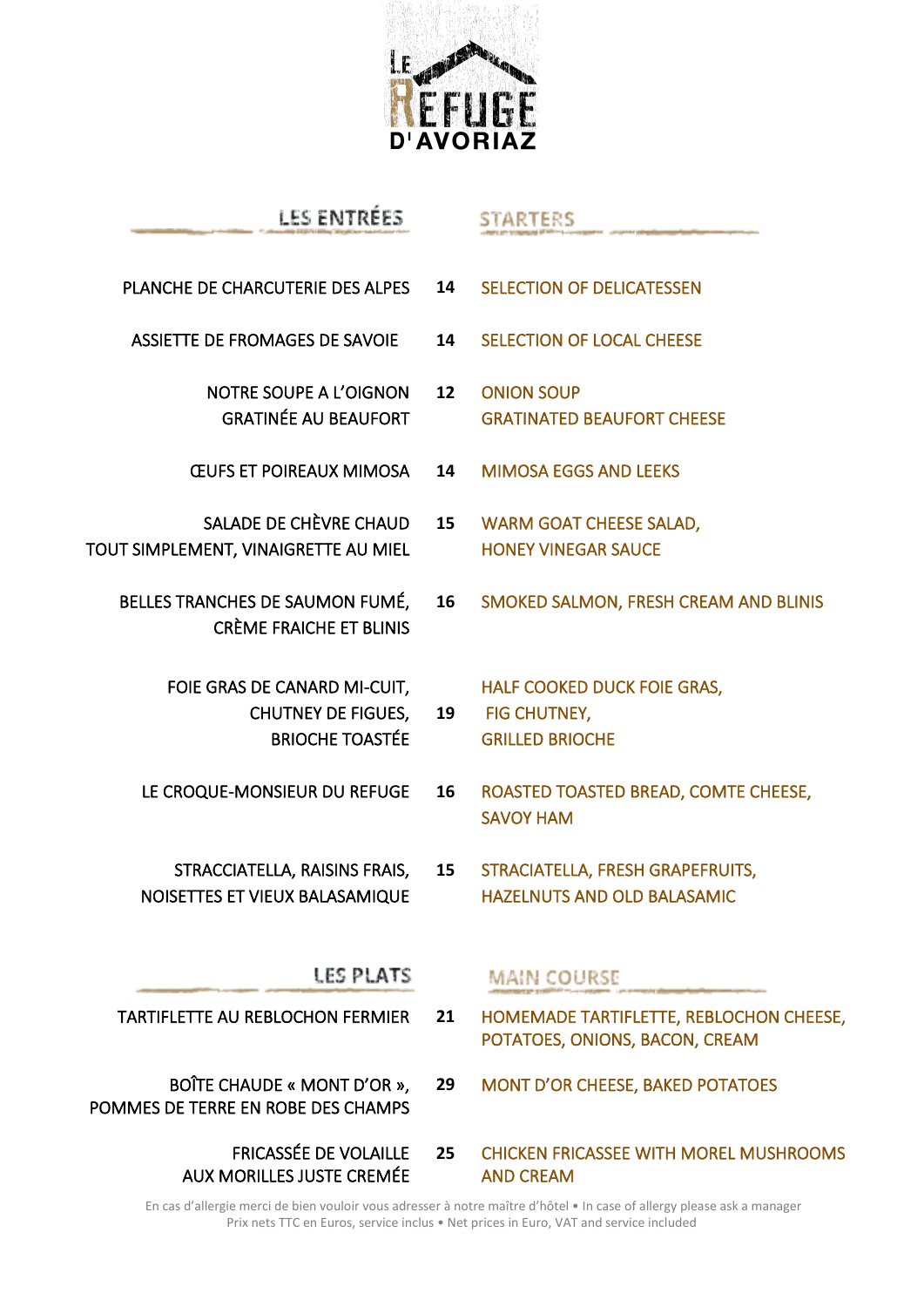

TARTARE DE BŒUF AU BEAUFORT ET NOIX **21** BEEF « TARTAR » WITH WALNUTS & BEAUFORT **CHEESE** 

BAVETTE ANGUS A L'ÉCHALOTE **23** BEEF ANGUS FLANK STEAK WITH SHALLOTS

- CHEESEBURGER « LE REFUGE » AU BACON **21** HOMEMADE CHEESEBURGER, RACLETTE CHEESE AND BACON
	- GNOCCHIS CUISINÉS A LA TRUFFE D'ÉTÉ ET PARMESAN **24** GNOCCHIS WITH SUMMER TRUFFLE AND PARMESAN
		- LASAGNE DE BŒUF « MAISON » **19** HOMEMADE BEEF LASAGNA
	- CABILLAUD RÔTI AU BEURRE BLANC, POMME VAPEUR ET CIBOULETTE
		- **25** ROASTED COD FISH, STEAMED POTATOES AND CHIVES, BUTTER LEMON SAUCE

## **LES FONDUES**

- MOITIÉ-MOITÉ **21** LOCAL CHEESE FONDUE
	- AUX CÈPES **26** WITH CEPS MUSHROOMS

**FONDUES** 

A LA TRUFFE D'ÉTÉ **28** WITH SUMMER TRUFFLE

**LES PIERRES CHAUDES** 

- TENDRES TRANCHES DE BŒUF **28** BEEF SLICES «PIERRADE»
- NOIX DE VEAU, TENDRES TRANCHES DE BOEUF, FILET DE VOLAILLE

## **LES RACLETTES**

RACLETTE AU LAIT CRU, POMMES DE TERRE EN ROBE DES CHAMPS, CHARCUTERIE, SALADE

RACLETTE FUMÉE,

 POMMES DE TERRE EN ROBE DES CHAMPS, CHARCUTERIE DE PAYS, SALADE **32**

# **STONE GRILLED**

- - **32** VEAL, BEEF, CHICKEN IN SLICES «PIERRADE»

## **RACLETTES**

**29** UNPASTEURIZED MILK «RACLETTE » CHEESE , BAKED POTATOES, LOCAL DELICATESSEN, GREEN SALAD

SMOKED «RACLETTE» BAKED POTATOES, LOCAL DELICATESSEN, GREEN SALAD